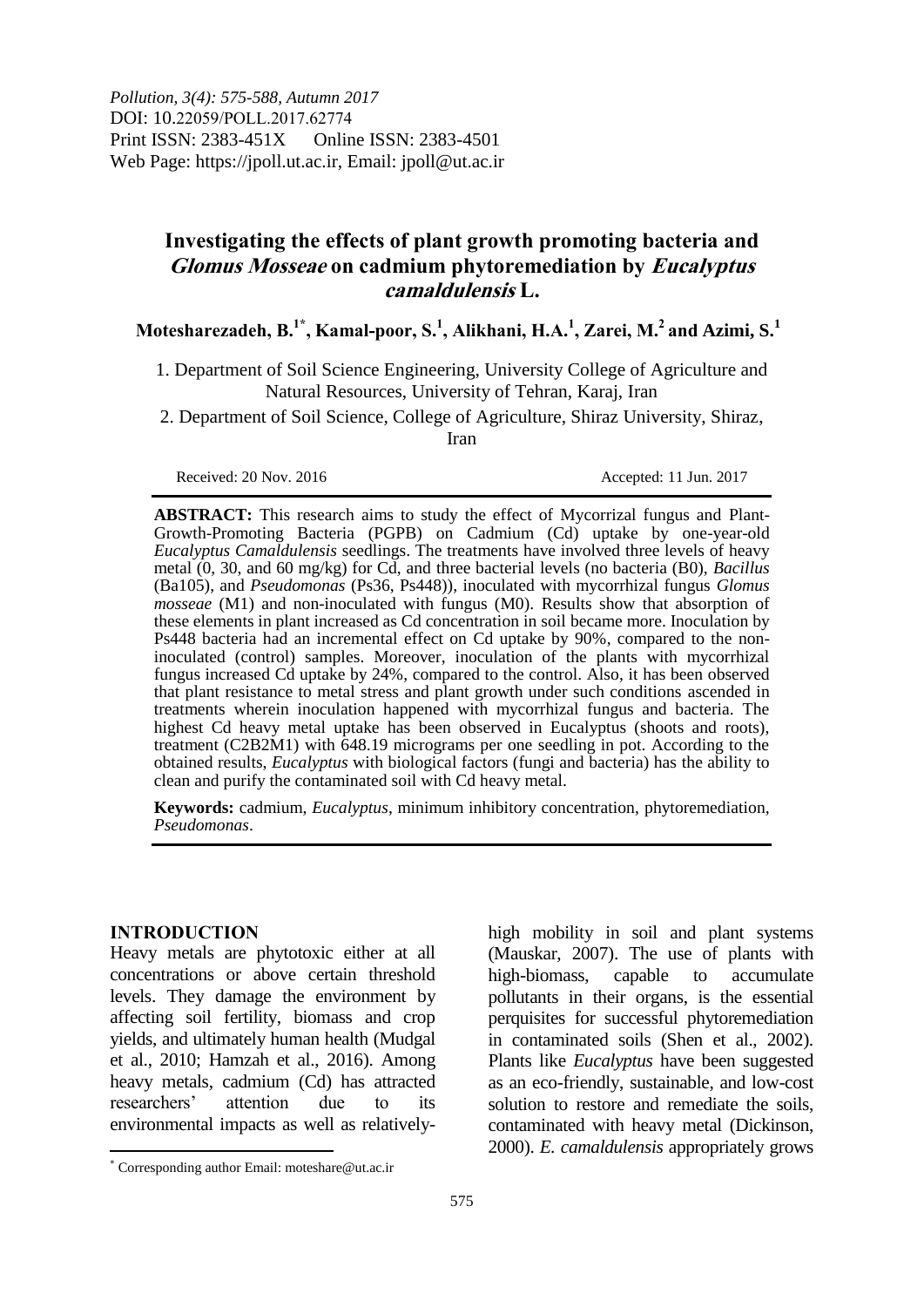in mineral soils with heavy metal pollution. Its massive root system, enables it to accumulate high amounts of heavy metals; therefore, it can be used to clean-up heavymetal-contaminated soils (Martha, 2006). *Glomus* has been reported as a dominant Arbuscular Mycorrhiza Fungi (AMF) genus in heavy-metal-contaminated soils (Zarei et al., 2008a; 2008b; Ortega-Larrocea et al., 2007; Zarei et al., 2010). Anwesha et al. (2012) found that plants, inoculated with AMF, were more unwavering during stress conditions. Inoculation of the plant with mycorrhizal increased metal extraction, uptake, and translocation efficiencies in heavy-metal-polluted soils (Bahraminia et al., 2016). Plant Growth Promoting Rhizobacteria (PGPR) can increase phytoremediation efficiency as it affects soil pH and supplies iron by siderophore production, decreasing plant pathogens and increasing phosphorus solubility, indole acetic acid production, and metal transfer from soil to plant (Ahmad et al., 2016). Considering the influence of plant as an accompany microorganism in enhanced phytoremediation, current research has been conducted to assess the effect of PGPR and AMF on growth and cadmium phytoremediation of *Eucalyptus* plant.

## **MATERIALS AND METHODS**

The present study has used Plant Growth Promoting (PGP) bacteria, such as *Bacillus mycoides* (Ba105) (native to contaminated soils around Haft Emarat Mine, Arak, Markazi Province) (Motesharezadeh et al., 2008) and *Pseudomonas florescence* (Ps448). Biological tests have been conducted with the aim of evaluating PGP traits as well as determining Minimum Inhibitory Concentration (MIC) of Cd. The PGP tests included solubilization of insoluble mineral phosphate test (Sperber, 1958), siderophore production ability (Alexander & Zuberer, 1991), Hydrogen Cyanide production ability (HCN) (Donate-Correa et al., 2004), and indole acetic acid

hormone production (IAA) (Patten & Glick, 2002). In order to evaluate isolates' resistance to Cd, growth medium containing different amounts of Cd (as CdCl2.H2O) (0, 20, 40, 60, 80, 120, 160, 200, 250, and 300 mg/L) were used. Minimum Inhibitory Concentration (MIC) of Cd was measured, based on Washington and Shutter's Method (1980).

*Glomus mosseae* inoculant is indigenous to heavy metals contaminated soils (Anguran Mine, Zanjan Province, Iran) (Zarei et al., 2008a; 2008b; 2010). Mycorrhizal inoculum was prepared via trap culture with forage sorghum (*Sorghum bicolor* L.) with spores of *G. mosseae*.

The soil sample, used for *Eucalyptus* cultivation, had been collected from research field of University College of Agriculture and Natural Resources, University of Tehran, located at Dolat Abad, Karaj. Some physical and chemical properties of the soil such as electrical conductivity (EC), pH, organic matter content (Walkley & Black 1934), texture (hydrometric method), total nitrogen (Kjeldahl method), and available amount of micronutrients (Iron, Zinc, Copper, and Manganese), and heavy metals (Cadmium and Lead) were determined via DTPAextraction method and Shimadzu-670 atomic absorption (Page, 1982) (Table 1). After the initial analysis of the soil, it was found that the concentration of Cd and Pb in this soil was low. Hence, the soil sample, utilized in this study, was artificially contaminated with these metals, in accordance to the experimental design. In our laboratory for each soil testing, detailed standard operating procedures were prepared with a methodology reference. The measurements and analyses were executed by well-trained analysts. For example, in the lab operation, samples got rehomogenized prior to subsampling for analysis. Samples, reagents, and equipment were stored, separately. It runs a known reference sample at regular intervals. New standards had been checked against old standards before use with calibration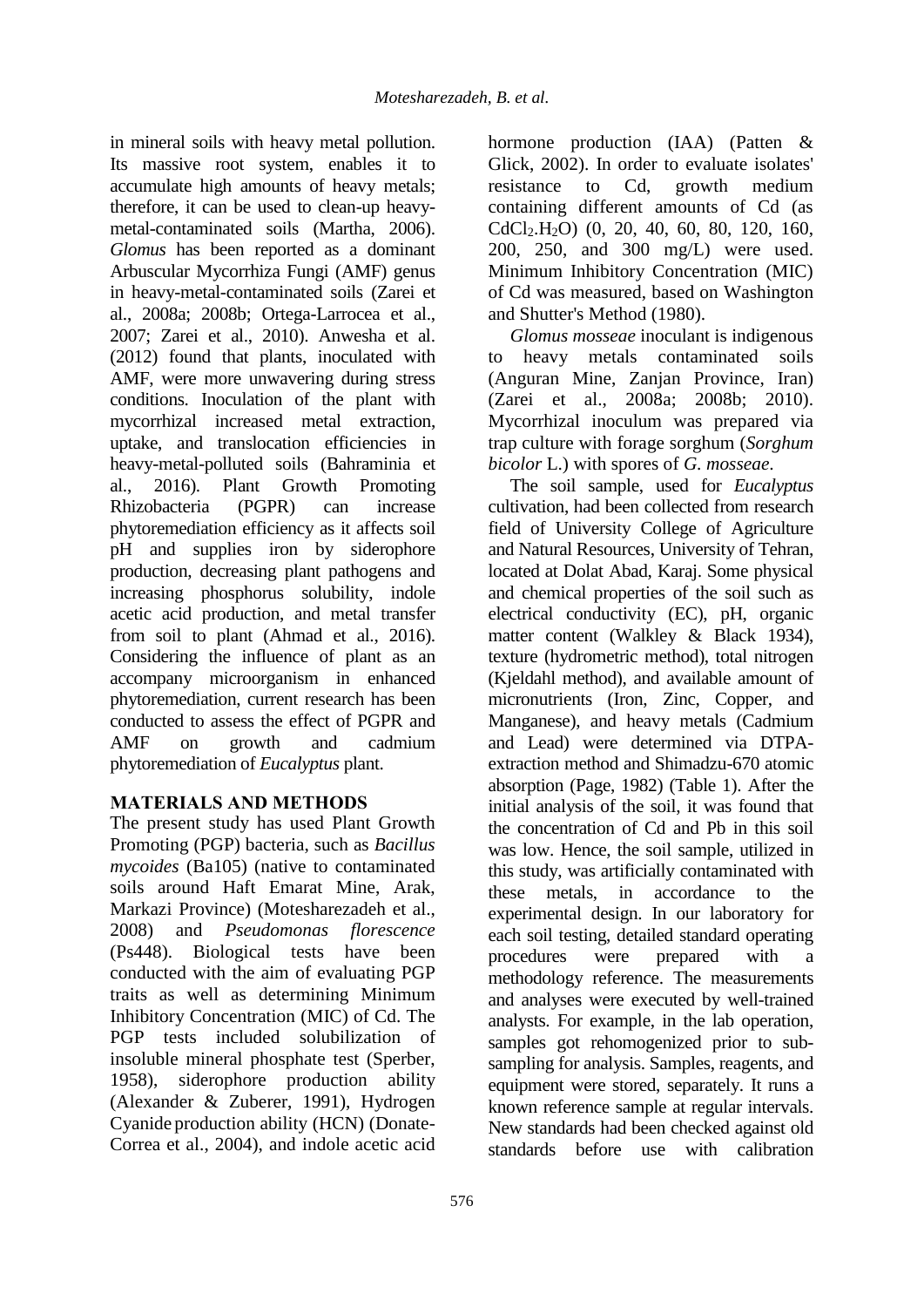standards, made when extracting the solution, utilized for the soil samples. As another useful quality control technique, a summary of known sources of error in the lab operation was being written every time for soil testing to inform new employees. Reagent blanks were used in order to detect and quantify analytical bias, accuracy, and precision in soil testing. Blank subtraction was used to correct systematic sources of contamination. In order to contaminate the soil,  $CdCl<sub>2</sub>H<sub>2</sub>O$  was sprayed on different layers of soil uniformly in three levels, including 0, 30, and 60 mg Cd  $kg^{-1}$  soil, which were weighed and dissolved in 200 ml distilled water (Motesharezadeh et al., 2008). In order to accelerate the desirable equilibrium (resulted from adding  $CdCl<sub>2</sub>H<sub>2</sub>O$  to soil), contaminated pots were incubated for five months at 25±3°C while being wetted and dried, thus the soil was allowed to reach balanced conditions (Yizong et al., 2009).

The current study has been conducted as factorial arrangement, based on completelyrandomized design with four replications. Experimental factors included Cd concentration at three levels (0, 30, and 60 mg  $kg^{-1}$ ), inoculation with PGPB at three levels (without inoculation, Ba105, and Ps448), and inoculation with mycorrhizal fungi at two levels (without inoculation and inoculated with *Glomus mosseae*). After applying the treatments, species of uniform one-year *Eucalyptus Camaldulensis* plant (mean height of  $30\pm2.12$  cm, mean stem diameter of 40±0.36 mm) were planted by hand in 4-kg pots, one plant per pot. Plants in greenhouse were maintained at natural conditions for five months at maximum and minimum temperatures of 28 and 15°C, respectively. After the growth period, plant height, stem diameter, root area, root volume and length, leaf area (using leaf area-meter CI-202 Area Meter), and chlorophyll (by SCMR method, using SPAD-502 (Minolta, Japan)) were measured (Songsri et al., 2008; Fageria, 2009).

Plant shoot and root at each pot were cut, then, after drying for 72 hours at a temperature of 65°C, they were weighed. Plant roots were removed and root staining was performed (Kormanik & McGraw, 1982). Samples were dried ash, dissolved in 2M HCl, and finally the concentrations of Cd (using Shimadzu-670 atomic absorption), P (using Schimadzo UV-3100 spectrophotometer), and potassium (via ELEA flame photometer) were determined (Ryan et al., 2001). The data were analyzed by the software program, called SAS v.9.1, and mean comparison tests were carried out by Duncan's multiple range tests at 5% probability level, using MSTAT-C.

### **RESULTS AND DISCUSSION**

Table 2 demonstrates the growthpromoting traits of selected bacterial isolates with the results showing that only Ps448 was able to produce siderophore. Furthermore, based on the obtained results both isolates have presented IAAproduction ability on LB medium (containing L-tryptophan precursor; however, by producing 135 ppm auxin, Ba105 had more ability than Ps448). Results of HCN production ability show that only Ps448 had HCN production ability. According to these results, Ps448 and Ba105 had the insoluble mineral P solubilisation ability as they produce 2.93 and 1.33 mm halo diameter to colony diameter ratio, respectively. The outcome of heavy metal resistance test revealed that Ba105 was significantly resistant to Cdconcentration and MIC, having achieved a record of 200 mg/l, while MIC for Ps448 was much lower than Ba105, being 120 mg/L (Table 2). Jung Ho et al. (1998) showed that gram-positive and gramnegative cell walls contain functional groups that are bound to heavy metals. Main components of gram-positive cell walls are peptide glycan, ticoik acid, and ticoronic acid (Zouboulis et al., 2004), all of which have functional groups and when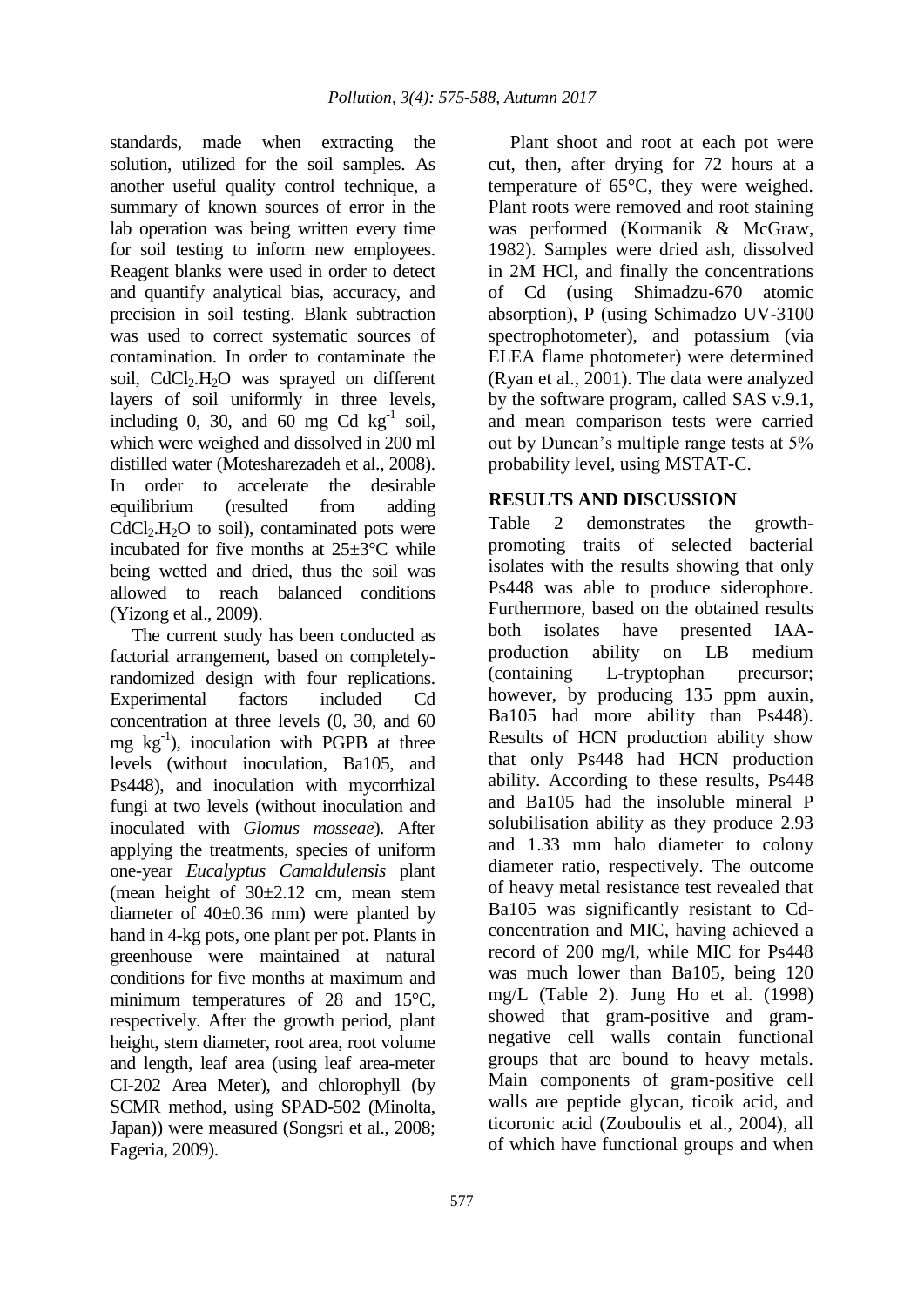deprotonated, can efficiently be bound to metal cations. Gram-negative cell walls have less peptide glycan than grampositive ones, having more complex extra cellular membranes. The extra-cellular membrane of gram-negative bacteria has phospholipids, lypo-proteins, and various proteins (Zouboulis et al., 2004). There are different groups of Cd-resistant bacteria with different Cd-resistance mechanisms

(Malik, 2004). Bacterial resistance mechanisms include degradation of metals and complexes, conversion of metals to less toxic compounds and direst distribution and flow to inside cell. Most of heavy metals inside the cells are located on poly-phosphate granules, or bounded with low molecular weight proteins, called Metallothionein (MT) and phytochelatins (Lefcort et al., 2002).

**Table 1. Some physico-chemical properties of the studied soil**

| $\mathbb{H}$      | EC<br>BC | Soil<br>extur | GBC<br>មិនិ <sup>ដ្ឋ</sup> | $\begin{array}{c} \textbf{Organic}\\ \textbf{matter}\\ \textbf{co} \end{array}$ | $\frac{1}{2}$<br>⇁ | K      | P    | $Fe*$<br>$(mg kg-1)$ | $\mathbf{M}$ n* | $Zn^*$ | Cu*  | $Pb*$ | $Cd*$ |
|-------------------|----------|---------------|----------------------------|---------------------------------------------------------------------------------|--------------------|--------|------|----------------------|-----------------|--------|------|-------|-------|
| 8.2               | 3.3      | Clav<br>loam  | 26                         | 1.30                                                                            | 0.146              | 206.78 | 7.81 | 8.03                 | 26.54           | 1.28   | 2.06 | .61   | 0.02  |
| *DTPA extractable |          |               |                            |                                                                                 |                    |        |      |                      |                 |        |      |       |       |

**Table 2. Characteristics of growth-promoting bacteria**

| Isolate/trait                       | <b>MIC</b> for Cd<br>concentrations<br>(mg/l) | Gram<br>staining | <b>Microbial</b><br>siderophore<br>production | IAA-<br>production | Р-<br>solubilisation | HCN-<br>production |
|-------------------------------------|-----------------------------------------------|------------------|-----------------------------------------------|--------------------|----------------------|--------------------|
| <b>Bacillus</b> mycoides<br>(Ba105) | 200                                           |                  |                                               |                    |                      |                    |
| Pseudomonas<br>florescence (Ps448)  | 120                                           | -                |                                               |                    |                      |                    |

+: appropriate response to studied trait, -: lack of appropriate response

Variance analysis showed that Cd concentration and different levels of biological factors had a significant influence on *Eucalyptus* root colonization (Table 3).

Mean comparisons with Duncan's multiple range tests at probability level of 5% showed that the greatest amount of root colonization was related to 0 mg/kg Cd, and by significantly increasing the Cd concentration of the soil, root colonization was decreased (Table 4). What is more, bacterial treatments significantly affected this parameter and percentage of root colonization increased by 38.9%, compared to control in treatment of Ps448. It can be concluded that plant inoculation with mycorrhizal arbuscular fungi raised root colonization, compared to control (Table 4). Decrease in root colonization was considered

an adaptive mechanism for heavy metal toxicity (Oudeh et al., 2002) (Table 4). Sensitivity of AM endophytes to higher levels of heavy metals was observed as decaying or delay in colonization ability (Meharg & Cairne, 2000). Weissenhorn and Leyval (1995) reported that in Pb- and Cd contaminated soils root colonization was decreased up to 40%. Bafel (2008) reported that plants, inoculated with mycorrhizal fungi, have more root colonization than noninoculated ones, showing that increase in heavy metal concentration significantly decreased arbuscular mycorrhizal fungi colonization, so that for 100 mg/kg Pb in soils, inoculation with mycorrhizal arbuscular fungi increased root colonization for 37 to 65%, while increasing metal concentration up to 1000 mg/kg raised root colonization for just 30%.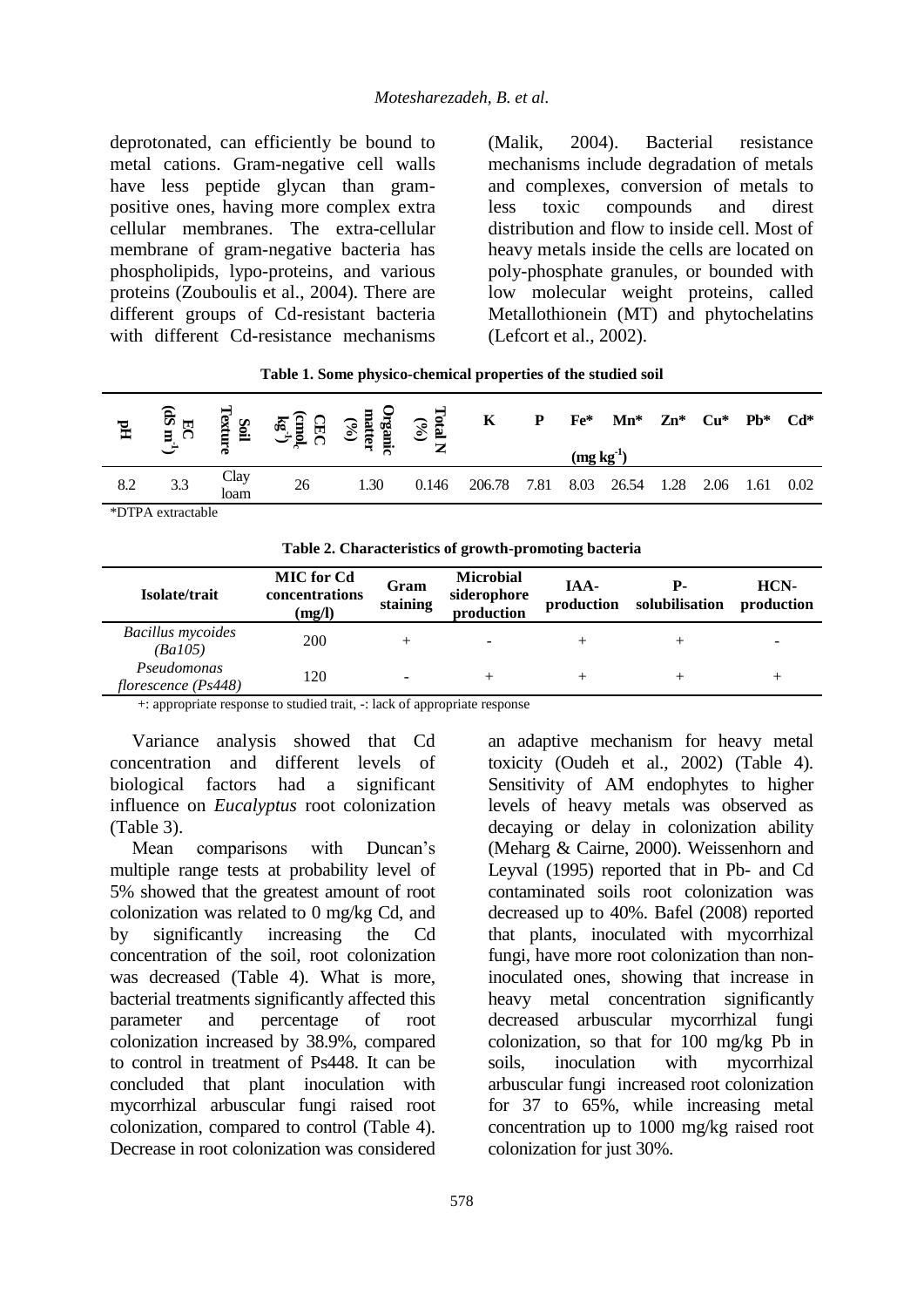| <b>NOS</b>      | 島              | colonization<br>Root | Shoot dry<br>weight | Root dry<br>weight | Height    | Stem diameter      | Leaf<br>Area<br><b>Index</b> | Phosphorous        |             |                    | Potassium          |                    | Cadmium            |
|-----------------|----------------|----------------------|---------------------|--------------------|-----------|--------------------|------------------------------|--------------------|-------------|--------------------|--------------------|--------------------|--------------------|
|                 |                |                      |                     |                    |           |                    |                              | shoot              | <b>Root</b> | shoot              | Root               | shoot              | <b>Root</b>        |
| Metal<br>(C)    | 2              | 270.35**             | $0.002$ ns          | 1.56ns             | 1.32ns    | $0.95$ ns          | $3.35*$                      | $3.42**$           | $12.31**$   | $8.35**$           | $0.22*$            | 303.47**           | $107.68**$         |
| Bacteria<br>(B) | 2              | 65.54**              | $3.4*$              | $0.22$ ns          | $0.28$ ns | $0.44$ ns          | 0.78ns                       | $116.31**$         | 19.81**     | $2.79$ ns          | $6.48**$           | 14.38**            | 13.02**            |
| Fungi<br>(M)    |                | $8.15**$             | 15.87**             | $0.83$ ns          | 1.98**    | $0.50*$            | 3.16ns                       | 3.64ns             | 2.46ns      | 8.29**             | $0.05$ ns          | $0.31$ ns          | $4.72*$            |
| $C*B$           | 4              | 65.54**              | 1.76ns              | 0.96 <sub>ns</sub> | 18.88ns   | 5.28ns             | $1.19*$                      | 13.97**            | $3.59*$     | 2.08 <sub>ns</sub> | 0.80 <sub>ns</sub> | 8.32ns             | $3.03*$            |
| $C^*M$          | 2              | 65.54**              | $3.48*$             | $0.08*$            | $2.33$ ns | $6.15**$           | $0.64$ ns                    | 3.00 <sub>ns</sub> | $0.18$ ns   | $3.93*$            | $0.07$ ns          | $2.91**$           | $1.18*$            |
| $B^*M$          | $\overline{c}$ | 270.35**             | 8.85**              | $0.69**$           | $2.95$ ns | 2.38 <sub>ns</sub> | $4.11**$                     | 1.78ns             | $0.68$ ns   | 5.84**             | $0.76$ ns          | 1.70 <sub>ns</sub> | 1.56ns             |
| $C*B^*M$        | 4              | $8.15**$             | 1.13ns              | 1.52ns             | $7.14**$  | $0.62$ ns          | $0.47$ ns                    | 1.81ns             | $0.88$ ns   | 1.08ns             | 1.04ns             | $0.71$ ns          | 1.70 <sub>ns</sub> |
| error           | 51             |                      |                     |                    |           |                    |                              |                    |             |                    |                    |                    |                    |

**Table 3. Results of variance analysis of studied traits of eucalyptus at different Cd concentrations and biological factors** 

BC: interaction of bacteria and Cd, BM: interaction of bacteria and fungi, CM: interaction of Cd and fungi, BCM: interaction of bacteria, Cd and fungi, and \*\* and \*: significant at 1% and 5% respectively.

|                             | <b>Root colonization (percent)</b> |  |  |  |  |
|-----------------------------|------------------------------------|--|--|--|--|
| Heavy metal                 |                                    |  |  |  |  |
| concentration               |                                    |  |  |  |  |
| Control                     | 12.92a                             |  |  |  |  |
| 30 mg/kg Cd                 | 10.42 <sub>b</sub>                 |  |  |  |  |
| 60 mg/kg Cd                 | 6.33c                              |  |  |  |  |
| Bacteria (B)                |                                    |  |  |  |  |
| Control (without)           |                                    |  |  |  |  |
| inoculation)                | 8.37c                              |  |  |  |  |
| <i>Bacillus</i> 105 (Ba105) | 9.66b                              |  |  |  |  |
| Pseudomonas 448 (Ps448)     | 11.63a                             |  |  |  |  |
| Fungi (M)                   |                                    |  |  |  |  |
| Control (without            |                                    |  |  |  |  |
| inoculation)                | 0 <sub>b</sub>                     |  |  |  |  |
| Inoculation with            |                                    |  |  |  |  |
| mycorrhiza                  | 19.77a                             |  |  |  |  |

**Table 4. Mean comparison of the main effects of Cd concentration and biological factors on root colonization percentage**

Means in each column with different letters have significant difference  $(P < 0.05)$ .

Based on the results, presented in Table 3, Cd concentration did not affect *Eucalyptus* growth parameters; whereas shoot dry weight was significantly increased through inoculation with bacteria  $(P<0.05)$ . Plant inoculation with mycorrhiza raised shoot dry weight and plant height  $(P<0.01)$  and stem diameter  $(P<0.05)$ , while it had no significant impact on root dry weight (Table 3).

Mean comparison of Duncan's multiple range tests at 5% probability level showed that plant inoculation with mycorrhiza increased shoot dry weight, height, and stem diameter increased, compared to control, by 18, 15, and 5% respectively. The lowest plant height, stem diameter, root, and shoot dry weight were observed in 60 mg  $kg^{-1}$  Cd (Table 5). Results of mean comparison tests showed that bacterial inoculation significantly raised plant shoot dry weight and Ps448 treatment caused an 16.2% increase in shoot dry weight, compared to control (without bacterial inoculation) (Fig. 1). The interaction effects of inoculation of biological factors in various Cd levels on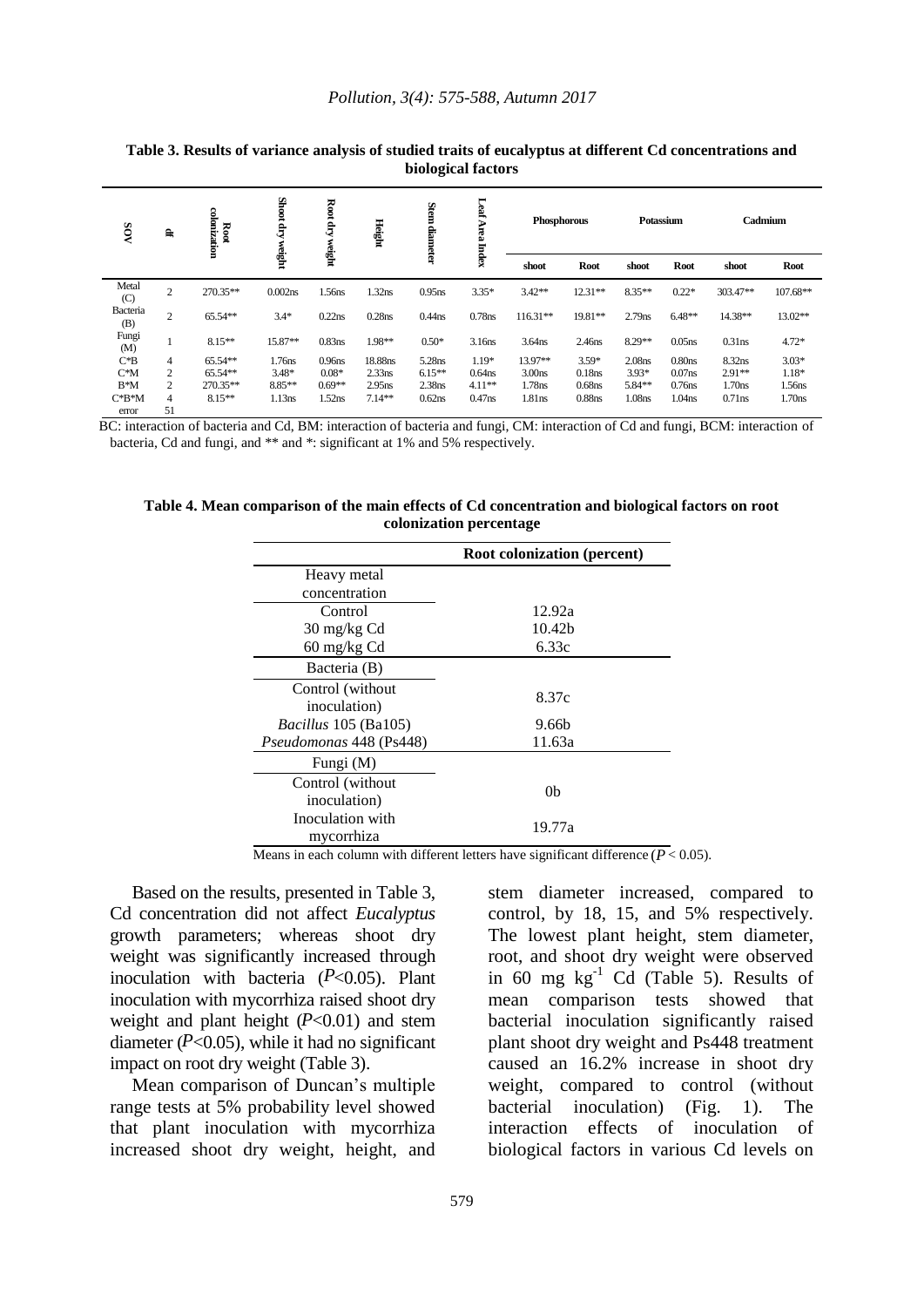plant height were remarkable. According to the results of mean comparison, the lowest plant height was observed in mycorrhizal inoculation, without any bacterial inoculation and 0 mg/kg Cd treatment (C0B0M1) as well as mycorrhizal inoculation, without any bacterial inoculation and 30 mg/kg Cd (C1B0M1) treatment. While, treatment without mycorrhizal inoculation, and inoculated with Ps448 and 30 mg/kg Cd (C0B0M1) had the highest plant height (Fig. 2).

Results of variance analysis showed that interaction of bacterial and mycorrhizal inoculation significantly affected SPAD  $(P<0.01)$  and leaf area index  $(P<0.05)$ (Table 3). Figure 3 illustrates the interaction between bacterial inoculations and mycorrhizal inoculation. Based on the achieved results, the control had the greatest leaf area index, while lack of bacterial inoculation in the presence of mycorrhizal inoculation resulted in the lowest leaf area among other treatments (Fig. 3). For SPAD index, B0M0 treatment (no inoculation of bacteria and mycorrhiza) had the lowest SPAD content, having no considerable difference from other treatments (Fig. 4).



**Fig. 1. Effect of bacterial inoculation on shoot dry weight. Bars with same letters have no significant difference** (*P*<0.05)



**Fig. 2. Effect of interaction between biological factors in soil Cd levels on plant height. Bars with same**  letters have no significant difference (P<0.05)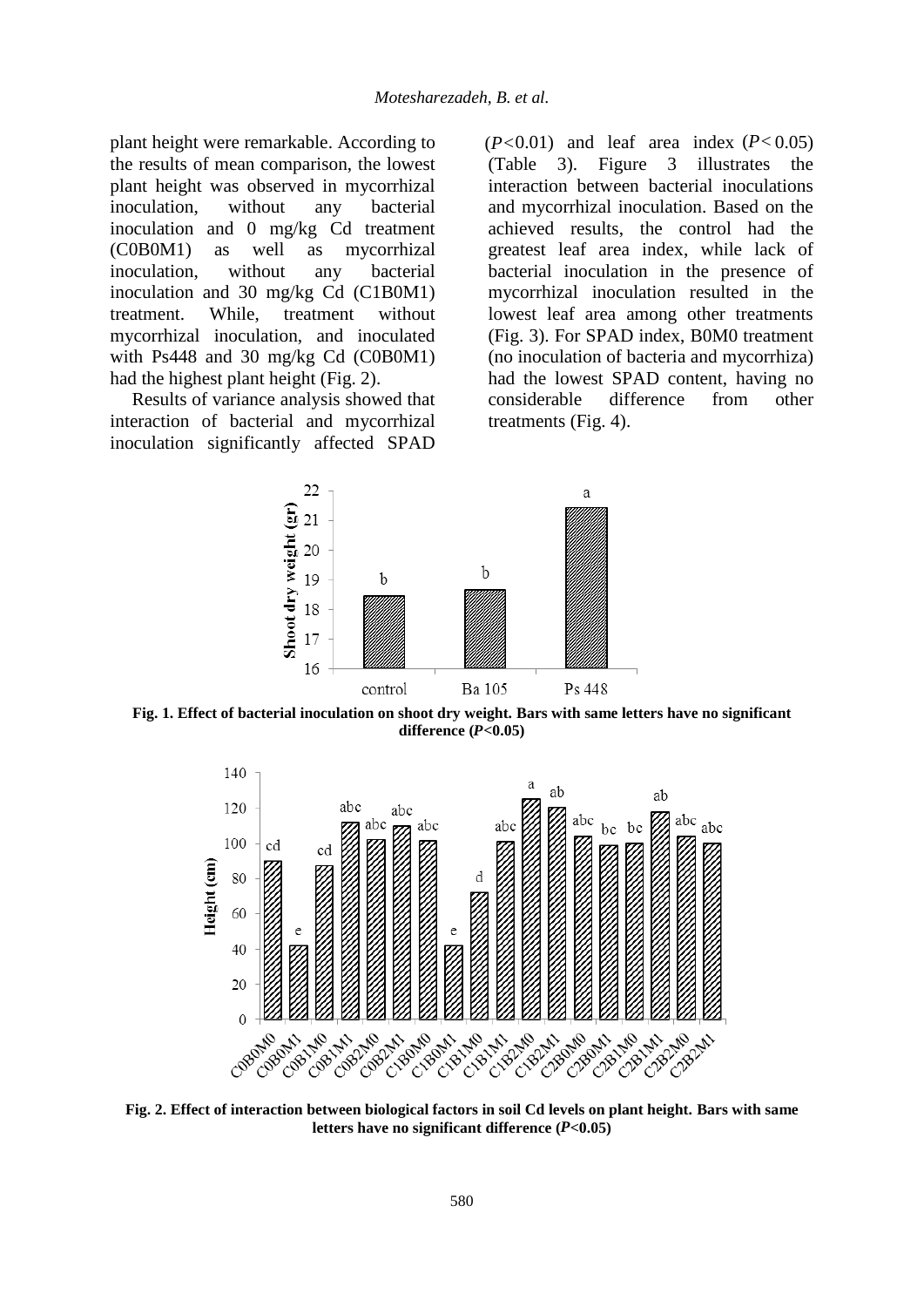

**Fig. 3. Effects of interaction between mycorrhizal inoculation and bacteria on leaf area index (B0: without bacteria, Ba105: Ba105, B2: Ps400, M0: without mycorrhiza, M1: mycorrhizal inoculation. Bars with**  same letters have no significant difference  $(P<0.05)$ )



**Fig. 4. Effects of interaction between mycorrhizal inoculation and bacteria on leaf area index (B0: without bacteria, Ba105: Ba105, B2: Ps400, M0: without mycorrhiza, M1: mycorrhizal inoculation. Bars with**  same letters have no significant difference  $(P<0.05)$ ).

Results of variance analysis revealed that the effect of Cd concentration and bacterial inoculation on P uptake in plant root and shoot was significant  $(P< 0.01)$ , whereas inoculation with mycorrhiza had no significant effect on P uptake (Table 3). Results of mean comparisons test demonstrated that control treatment had the greatest P uptake in plant root and shoot.

As Cd concentration in soil ascended from 0 to 60 mg/kg, root and soot P declined by 86% and 16%, respectively. Plant inoculation with Ps448 caused 2- and 3 fold increase in P uptake by plant shoot and root, respectively (Table 6). Plant inoculation with Ps448 at Cd concentration of 0 mg/kg had the greatest P uptake in both roots and shoots. Control treatment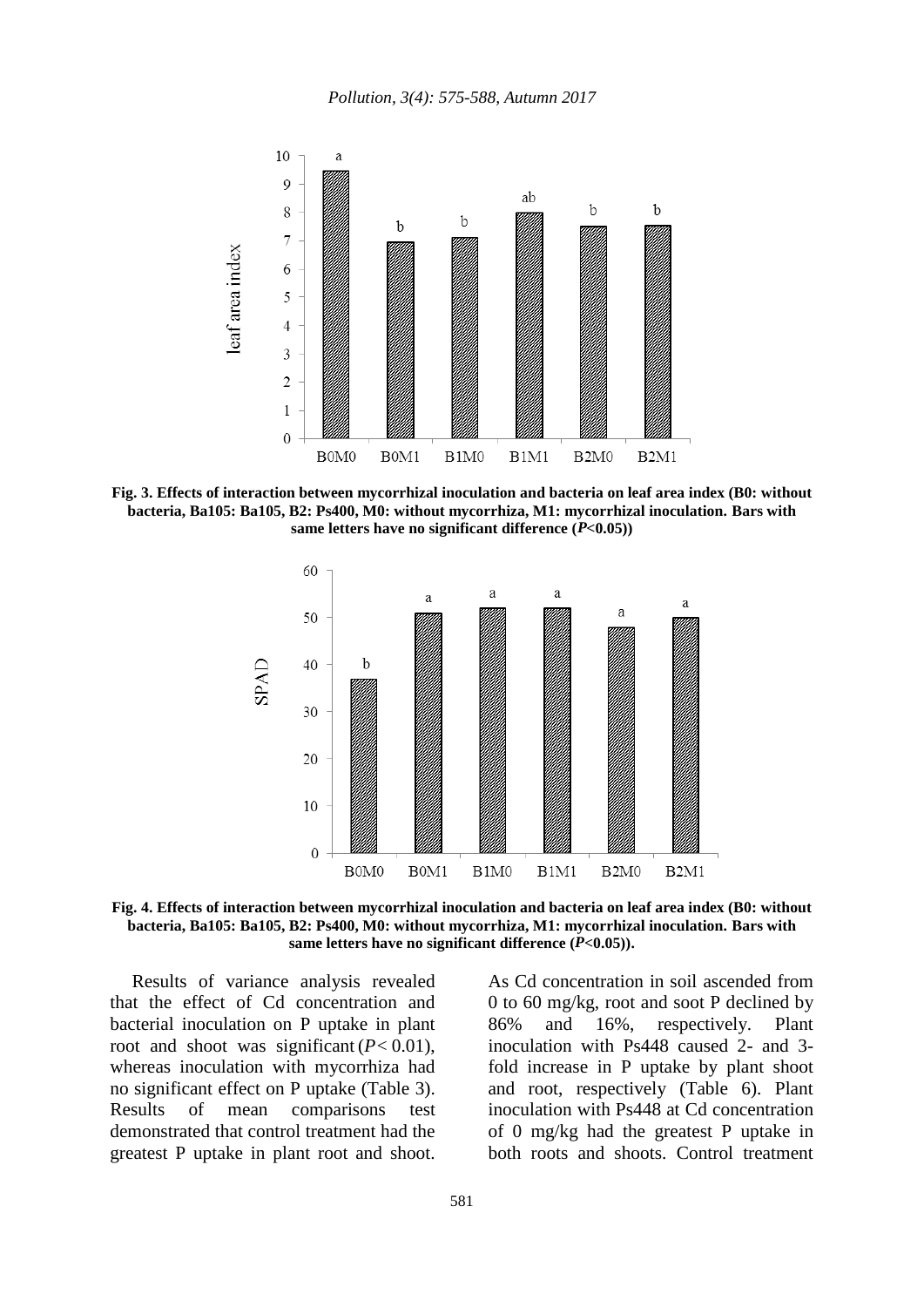(without bacteria) in all Cd-levels had the lowest P uptake (Fig. 5). Based on the results from Table 6, the highest shoot and root K content was observed at 60 and 0 mg/kg Cd level, respectively. The Greatest values of root and shoot K uptake were observed in the treatment without mycorrhizal inoculation (Table 6). With regards to shoot K uptake, only the interaction between mycorrhizal inoculation and soil Cd-level and bacterial and mycorrhizal inoculation was significant  $(P<0.05$  and  $P<0.01$ , respectively). Inoculating with Ba105 and mycorrhiza (without bacterial and mycorrhizal inoculation) increased K uptake in plant shoot by 40%, compared to the control. Additionally, plant inoculation in 60 mg/kg Cd resulted in 41% increase in shoot K uptake; however, its difference with mycorrhizal inoculation was not significant at 30 mg/kg Cd (Fig. 6).  $(P< 0.05$ 



**Fig. 5. Effects of interaction between bacterial inoculation and soil Cd level on P uptake (B0: without bacteria, Ba105: Ba105, B2: Ps400, C0: control, C1: 30 mg/kg, C2: 60 mg/kg. Bars with same letters have** no significant difference  $(P<0.05)$ 



**Fig. 6. Effects of interaction between bacterial and mycorrhizal inoculation and soil Cd level on K uptake (B0: without bacteria, Ba105: Ba105, B2: Ps400, C0: control, C1: 30 mg/kg, C2: 60 mg/kg. M0: without**  mycorrhiza, M1: mycorrhizal inoculation. Bars with same letters have no significant difference (P<0.05)).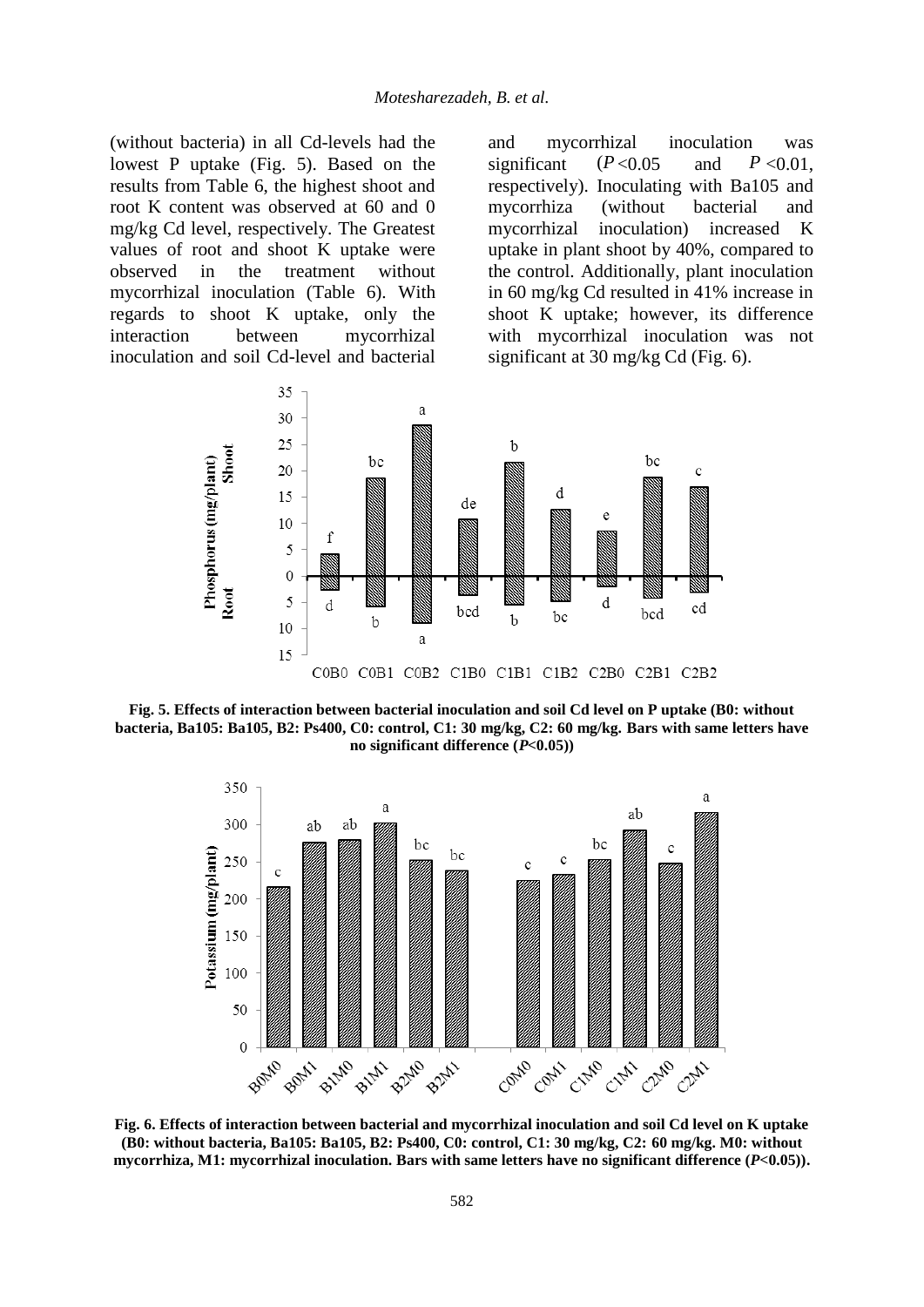Based on the results of variance analysis, increase in soil Cd concentration affected plant shoot and root Cd uptake significantly  $(P < 0.01)$ . Also, inoculation with PGPB significantly affected shoot and root Cd uptake, while mycorrhizal inoculation only affected root Cd uptake  $(P< 0.05$ , Table 3). Based on mean comparison results, as soil Cd-level in soil increased, Cd uptake in plant shoot and root rose by 48- and 100-fold, compared to the control, respectively (Table 6). Plant inoculation with Ba105 and Ps448 caused to increase in Cd uptake in plant shoot and root. There was no significant difference between Ba105 and Ps448 for Cd-uptake in plant shoot, but plant inoculation with Ps448 resulted in 90% and 25% increase in Cd uptake, compared to the control (without inoculation) and inoculation with Ba105, respectively (Table 6). Mycorrhizal inoculation significantly affected root Cd uptake and plant inoculation caused a 24% increase in root Cd uptake (Table 6).

Effects of interaction between Cd concentrations with mycorrhizal fungi significantly affected shoot  $(P< 0.01)$  and root (P<0.05) Cd uptake (Table 3). Based on the mean comparison results, the greatest values of Cd uptake in plant shoot and root were observed in mycorrhizal inoculation and Cd concentration of 60 mg/kg. For root Cd uptake, there was not any considerable difference between mycorrhizal inoculation and nomycorrhizal inoculation; however, plant inoculation with mycorrhiza at all Cdlevels (0, 30, and 60 mg/kg) increased shoot Cd uptake by 100%, 9%, and 14% and root Cd uptake by 26%, 36%, and 16%, respectively (Fig. 7).

Study results have revealed that Cd had negative impacts on growth characteristics (Figs. 1, 2, and 3; Table 5). Shah et al. (2011) discovered that Cd strongly affected plant growth. Decrease in plant biomass could be due to disorder in nutrients and water uptake and transfer in plant shoots. Negative impact of higher concentrations of heavy metals in plant growth can be due to the following reasons: ethylene stress and iron limitation in plant (Glick, 2003). PGPR, having ACC-deaminase activity, efficiently decreased plant ethylene stress by preventing ethylene production (Cheng et al., 2007) while it increased plant growth. It is possible that Microbial siderophore directly increased plant growth by increasing iron availability at soils around roots (Kloepper et al., 1980). Additionally, these siderophore indirectly help plant growth by controlling pathogenic factors, since chelate is available in rhizosphere's iron, making them unavailable for pathogenic fungi and in turn leading to limited fungi growth. Vivas et al. (2006) reported that plants, colonized by native *Glomus mosseae,* can be more efficient for increasing plant root and shoot as well as nutrient uptake, compared to exogenous strains. PGPR, along with AM fungi, can have synergistic effects on increasing plant growth (Barea, 1997), which is resulted from more consumption of nutrients (Barea et al., 2002), preventing the plant's pathogenic fungi (Budi et al., 1999) and increasing its root branches (Gamalero et al., 2004). IAA, produced by bacteria, increased plant growth directly by promoting plant cells, elongation, or cell division, contributing to the increase and amplification of plant defense system (Patten & Glick, 2002).

Cd had an influence on P and K uptake in *Eucalyptus* (Figs. 5 & 6). Phosphorus availability in soils depends on plant's nutritional conditions and amounts as well as soil microbial flora (Khan, 2005). Soil microorganisms contributed to some processes, which ultimately affected Pform conversion and its availability. Microorganisms increased P availability for plants by mineralizing organic P and solubilisation of precipitated phosphates (Chen et al., 2004; Kang et al., 2002). Bafel (2008) showed that by raising heavy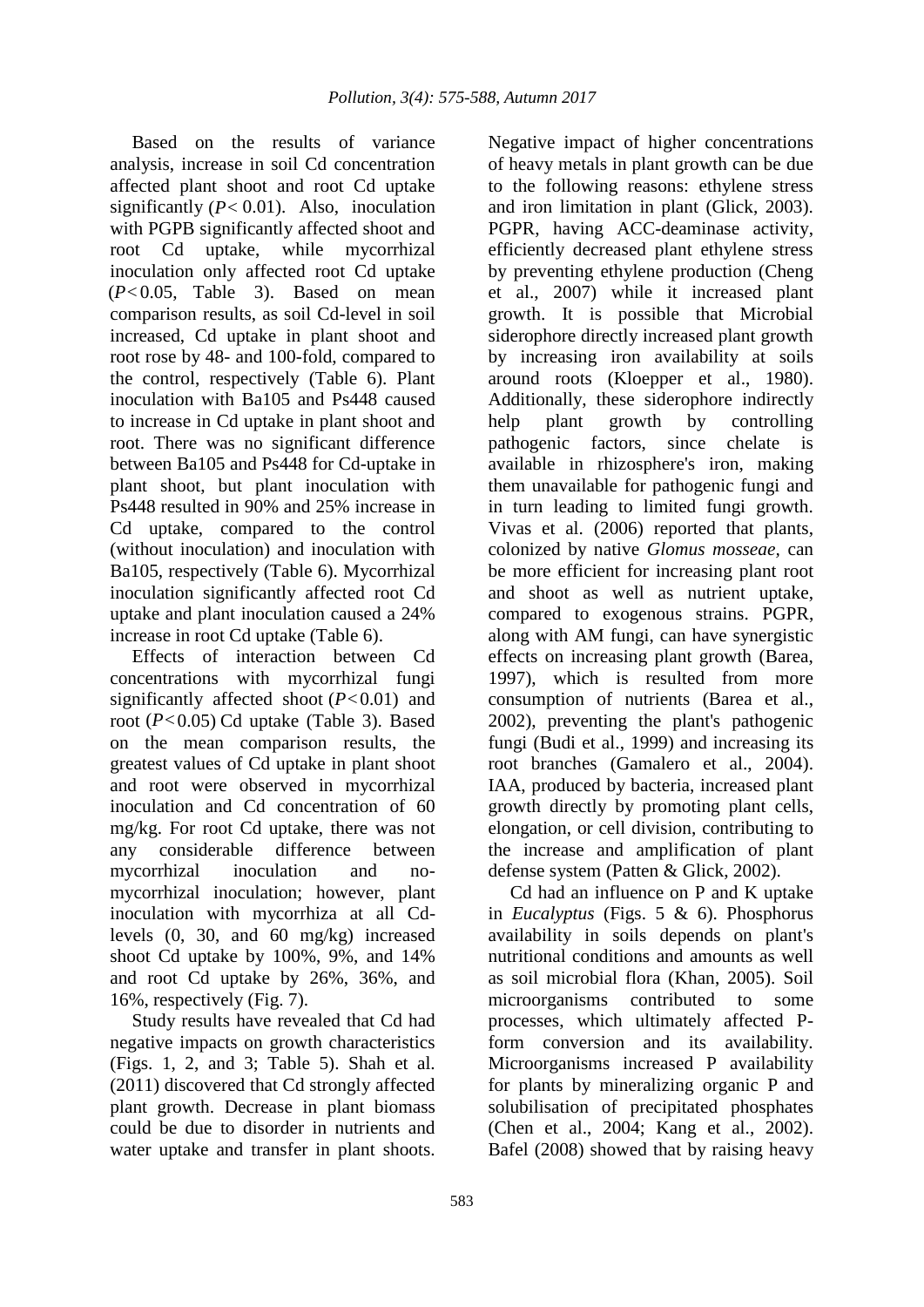metal concentration, P and N concentration declined in plant shoot. Gholami and Rahemi (2010) showed that increase in heavy metal stress led to a remarkable drop in the amount of potassium in plant shoots, which possibly could be due to osmotic regulation (Mattina et al., 2003). Nutrients' uptake by the roots is selective uptake property of plasma membrane. Cd can change plasma membrane permeability and affect nutrients' transferring processes (Mattina et al., 2003).

Various microorganisms can release P from precipitated P-sources, the dominant species of which include *bacillus*, *pseudomonas*, *peniciliuim*, and *aspergillus* (Fageria, 2009). Bacteria are more efficient than fungi in phosphate solubilisation and have greater population (Alam et al., 2002). Sheng and Xia (2006) showed that organic acids, produced by PGPR, such as citric acid, oxalic, tartaric, and succinic acid could chelate metals, releasing potassium from K-containing minerals. Increasing the P content in plants, inoculated by mycorrhiza, is due to its great affinity to P absorption mechanisms, extensive absorption area of fungal hypha, production of organic acids, and the increase in nutrients availability (Sheng & Xia, 2006).

Arriagada et al. (2007) reported that great parts of metal concentration were accumulated in eucalyptus stem, being harmful to plant's growth and development (Fig. 7). Biro and Takacs (2007) investigated metal phytoremediation by popular and reported the highest metal accumulation in plant roots; however, there was no significant difference between leaf and stem accumulation. Shariat et al. (2010) reported that Cd accumulation in stem, root, and leaves of Eucalyptus

occidentalis had no significant difference; as such absorbed Cd in plant root at 15 mM was almost 5-folds greater than the leaves.

PGPB increased nutrients' uptake via various mechanisms (Ansari & Malik, 2007). PGPR (Motesharezadeh et al., 2008) or some fungi like ectomycorrhiza (Marin et al., 2009) and arbuscular mycorrhiza (Zarei et al., 2008a; 2008b) were extensively applied to enhance phytoremediation. Improvement of heavy metal uptake by PGPR is caused by production of auxin and siderophore in Pband Cd-contaminated soils, leading to higher nutrient uptake (Kuffner et al., 2008) (Table 6; Fig. 7). Chen et al. (2004) showed that bacteria isolate increased heavy metals bioavailability in the soil. Siderophore, produced by rhizosphere bacteria, was bounded by metal ions; hence it increased their bioavailability in plant rhizosphere (Dobbelaere et al*.,* 2003). Among the various metabolites, produced by PGPR, siderophores play an important role in metal immobilization and accumulation (Dobbelaere et al., 2003). Bacteria's ability to produce siderophore, ACC-deaminase, and IAA led to higher amounts of nutrients like Cd availability for plants; hence it increased Cd uptake and accumulation by plant roots (Vivas et al., 2006) (Tables 2 & 4). Also, by dissolving insoluble phosphates and improving P nutrition, plants were protected from Cd toxic effect (Vivas et al., 2006) (Table 2). These results comply with those of Glassman and Casper (2012). The findings could be useful to improve basic ecological understanding of the contextdependency of plant-soil interactions and are potentially important in restoration of heavy-metal-contaminated sites.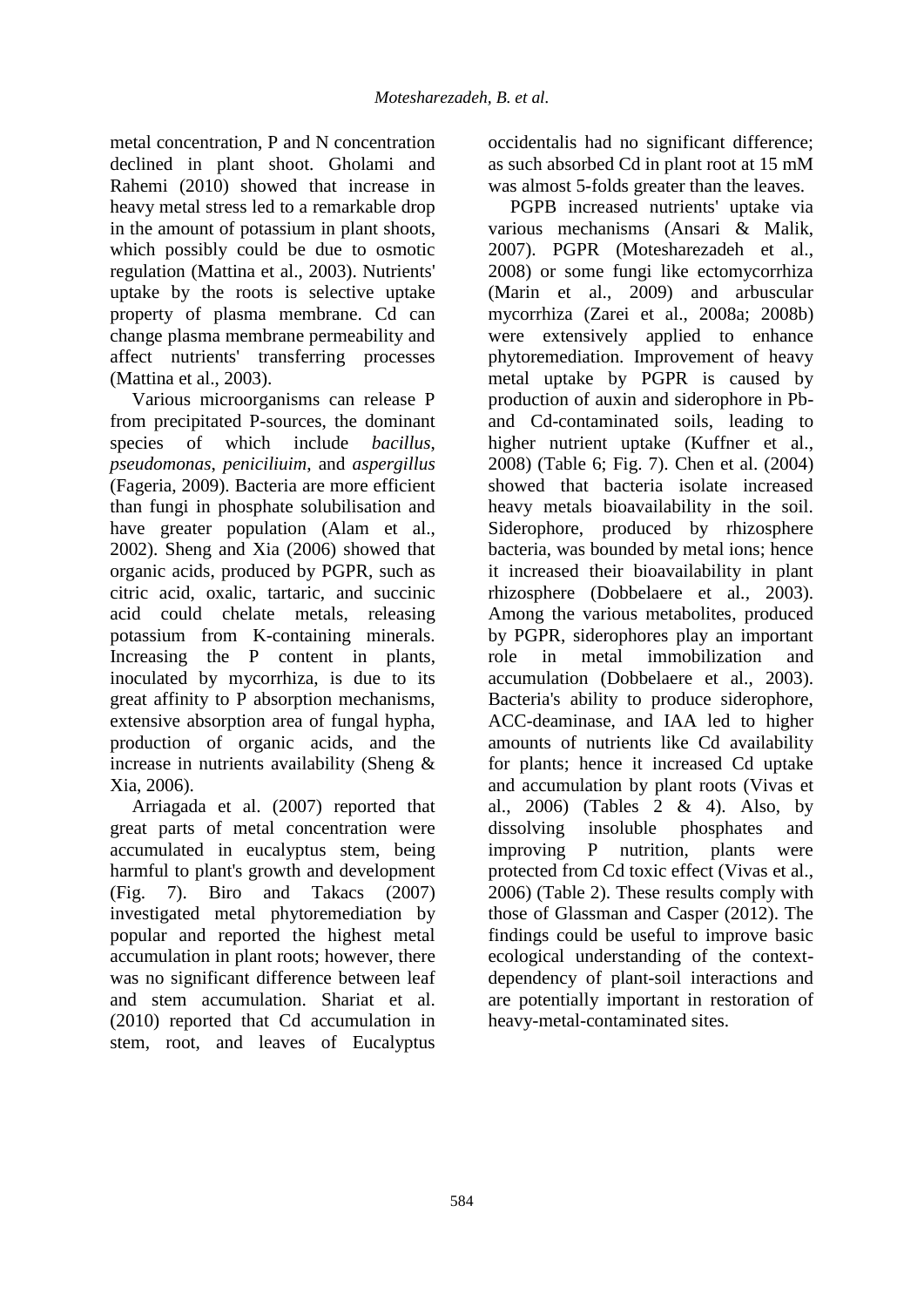*Pollution, 3(4): 575-588, Autumn 2017*



**Fig. 7. Effects of interaction between mycorrhizal inoculation and soil Cd level on Cd uptake by eucalyptus (C0: control, C1: 30 mg/kg, C2: 60 mg/kg, M0: without mycorrhiza, M1: mycorrhizal**  inoculation. Bars with same letters have no significant difference  $(P<0.05)$ )

**Table 5. Results of mean comparisons of the effect of mycorrhizal inoculation and interaction between mycorrhizal inoculation and Cd levels on growth parameters of** *Eucalyptus*

|                                  | Shoot dry<br>weight<br>(g) | Root dry<br>weight<br>(g) | Height<br>(cm)     | <b>Stem</b><br>diameter<br>(cm) |  |
|----------------------------------|----------------------------|---------------------------|--------------------|---------------------------------|--|
| Fungi (M)                        |                            |                           |                    |                                 |  |
| Control (without inoculation)    | 17.32b                     | 5.06a                     | 96.91 <sub>b</sub> | 6.16 <sub>b</sub>               |  |
| Inoculation with mycorrhiza      | 20.45a                     | 4.49a                     | 111.77a            | 6.48a                           |  |
| Metal $(C) \times Mycorthiza(M)$ |                            |                           |                    |                                 |  |
| $CO \times MO$                   | 19.99a                     | 5.06a                     | 103.3              | 6.53a                           |  |
| $C0\times M1$                    | 19.18 <sub>b</sub>         | 5.44a                     | 111/4a             | 6.42a                           |  |
| $C1\times M0$                    | 19.19a                     | 5.45a                     | 99.0ab             | 6.40a                           |  |
| $C1\times M1$                    | 18.24a                     | 5.21a                     | 105.2ab            | 6.28a                           |  |
| $C2\times M0$                    | 16.43a                     | 4.45a                     | 96.1b              | 6.05a                           |  |
| $C2\times M1$                    | 14.5b                      | 4.58a                     | 86.5c              | 6.01a                           |  |

The rates in each column with different letters have significant difference  $(P<0.05)$ .

**Table 6. Results of mean comparisons of the effect of Cd concentration and biological factors on nutrients uptake by eucalyptus** 

|                                   | <b>Shoot K</b><br>(mg/plant) | Root K<br>(mg/plant) | <b>Shoot P</b><br>(mg/plant) | <b>Root P</b><br>(mg/plant) | <b>Shoot Cd</b><br>$(\mu g$ /plant) | Root Cd<br>$(\mu g$ /plant) |
|-----------------------------------|------------------------------|----------------------|------------------------------|-----------------------------|-------------------------------------|-----------------------------|
| Heavy metal tal<br>concentration  |                              |                      |                              |                             |                                     |                             |
| Control                           | 229.4b                       | 318.3a               | 17.2a                        | 5.74a                       | 6.76c                               | 1.81c                       |
| 30 mg/kg Cd                       | 271.7a                       | 297.4a               | 15.1 <sub>b</sub>            | 4.67a                       | 241.1 <sub>b</sub>                  | 131.2b                      |
| $60 \text{ mg/kg}$ Cd             | 283.1a                       | 303.0a               | 14.8b                        | 3.07b                       | 332.2a                              | 181.9a                      |
| Bacteria (B)                      |                              |                      |                              |                             |                                     |                             |
| Control (without<br>inoculation)  | 245.7b                       | 242.3a               | 7.86c                        | 2.79c                       | 153.8b                              | 71.1c                       |
| Bacillus 105<br>(Ba105)           | 287.4a                       | 322.7a               | 16.17 <sub>b</sub>           | 4.49b                       | 200.4a                              | 108.4 <sub>b</sub>          |
| Pseudomonas 448<br>(Ps448)        | 260.7ab                      | 353.7a               | 23.07a                       | 3.07b                       | 225.9a                              | 135.4a                      |
| Fungi (M)                         |                              |                      |                              |                             |                                     |                             |
| Control (without)<br>inoculation) | 277.6a                       | 309.8a               | 14.92a                       | 4.14a                       | 196.48a                             | 93.74b                      |
| Inoculation with<br>mycorrhiza    | 245.1 <sub>b</sub>           | 307.3a               | 16.47a                       | 4.84a                       | 190.25a                             | 116.21a                     |

The rates in each column with different letters have significant differences.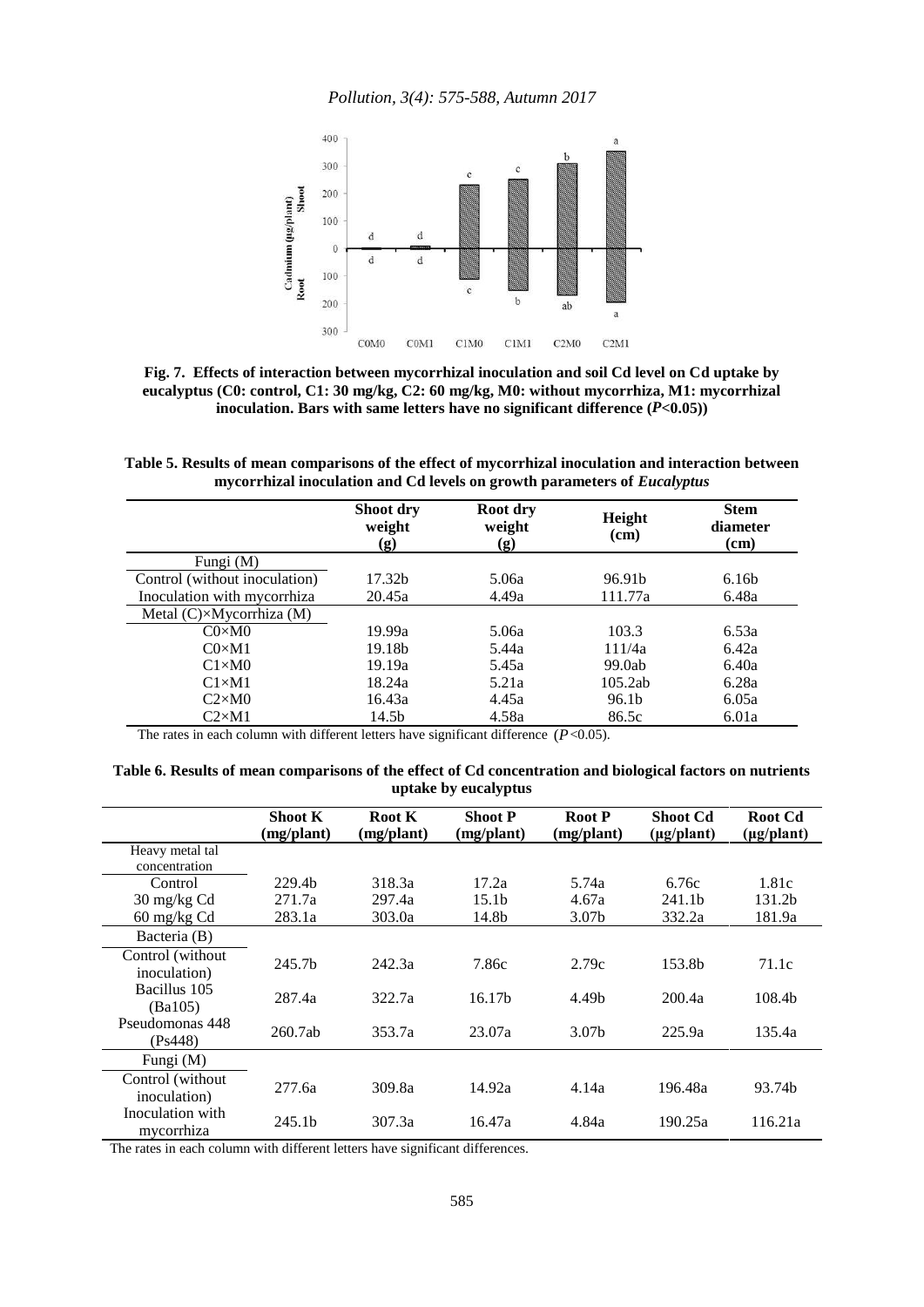# **CONCLUSION**<br>Plants' inocula

inoculation with microbial compounds, like arbuscular mycorrhiza (AM) and PGPR, have improved plant establishment. Using selected woody species, with such characteristics as heavy metal resistance, rapid growth, deep root system, and growth capability in infertile soils, is an appropriate alternative to remediate metal-contaminated soils. Additionally, use of soil microorganisms, as a safe, inexpensive, and natural source, could have several effects (including secretion of chelating agents, growth regulating factors, and increased plant biomass) in phytoremediation process and could be considered a management strategy under environmental stress conditions. Moreover, tree species with deep rooting systems, high biomass, and rapid growth, such as eucalyptus, can be used to prevent heavy metal distribution in the environment by rhizo-filtration and contaminant fixation processes. It can be concluded that the eucalyptus seedlings, considering planting density of 2500 plant per hectare, are able to absorb and extract at least 1.62 gram Cd per hectare.

#### **Acknowledgements**

Current paper has been extracted from research project of Iran National Science Foundation Code number 950119 (Research grant: Phytoremediation); and the study was held under the auspices of the respected council; in this regard, the authors are truly grateful.

#### **REFERENCES**

Ahmad, I., Akhtar, M.J., Asghar, H.N. Ghafoor, U. and Shahid, M. (2016). Differential effects of plant growth-promoting rhizobacteria on maize growth and cadmium uptake. J Plant Growth Regul, 35: 303-315.

Alam, S., Khalil, S., Ayub, N. and Rashid, M. (2002). In vitro solubilisation of inorganic phosphate by phosphate solubilizing microorganism (PSM) from maize rhizosphere. Intl J Agric Biology, 4: 454-458.

Alexander, D.B. and Zuberer, D.A. (1991). Use of chrome azurol S reagents to evaluate siderophore production by rhizosphere bacteria. Biol Fertil Soils, 12: 39-45.

Ansari, M.I. and Malik, A. (2007). Biosorption of nickel and cadmium by metal resistant bacterial isolates from agricultural soil irrigated with industrial wastewater. Biores Tech, 98: 3149-3153.

Anwesha, M., Bhaduri, M. and Fulekar, H. (2012). Assessment of arbuscular mycorrhizal fungi on the phytoremediation potential of Ipomoea aquatic on cadmium uptake. Biotech, 2: 193-198.

Arriagada, C.A., Herrera, M.A., Borie, F. and Ocampo, J.A. (2007). Contribution of arbuscular mycorrhizal and saprobe fungi to the aluminum resistance of eucalyptus globulus. Wat Air Soil Poll, 182: 383-394. DOI 10.1007/s11270-007-9349-5.

Bafel, S. (2008). Contribution of mycorrhizae in phytoremediation of lead contaminated soils by *Eucalyptus rostrata* plants. World Appl Sci J, 5(4): 490-498.

Bahraminia, M., Zarei, M., Ronaghi, A. and Ghasemi-Fasaei, R. (2016). Effectiveness of arbuscular mycorrhizal fungi in phytoremediation of lead- contaminated soil by vetiver grass. Int J Phytoremediation, 18(7): 730-737.

Barea, J.M. (1997). Mycorrhiza-bacteria interactions on plant growth promotion. In Plant Growth Promoting Rhizobacteria. Edited by Ogoshi A, Kobayashi K, Homma Y, Kodama F, Kondo N, Akino S. OECD Press, Paris, 150-158.

Barea, J.M. Azcon, R. and Azcon-Aguilar, C. (2002). Mycorrhizosphere interactions to improve plant fitness and soil quality. Antonie Van Leeuwenhoek, 81: 343-51.

Biro, I. and Takacs, T. (2007). Effects of *Glomus mossea* strains of different origin on plant macro and micronutrient uptake in Cd polluted and unpolluted soils. Acta Agronomica Hungarica, 55: 1-10.

Budi, S.W. Tuinen, D. Martinotti, D. and Gianinazzi, S. (1999). Isolation from the mycorrhizosphere of Sorghum bicolor of a bacterium compatible with arbuscular mycorrhizal development and antagonist against soil-borne fungal pathogens. Appl Environ Microbiology, 65: 5148-5150.

Chen, B.D. Shen, H., Feng, G. and Christie, P. (2004). Effects of EDTA application and arbuscular mycorrhizal colonization on groeth and zinc uptake by maize (Zea mays L.) in soil experimentally contaminated with zinc. Plant Soil, 261: 219-229.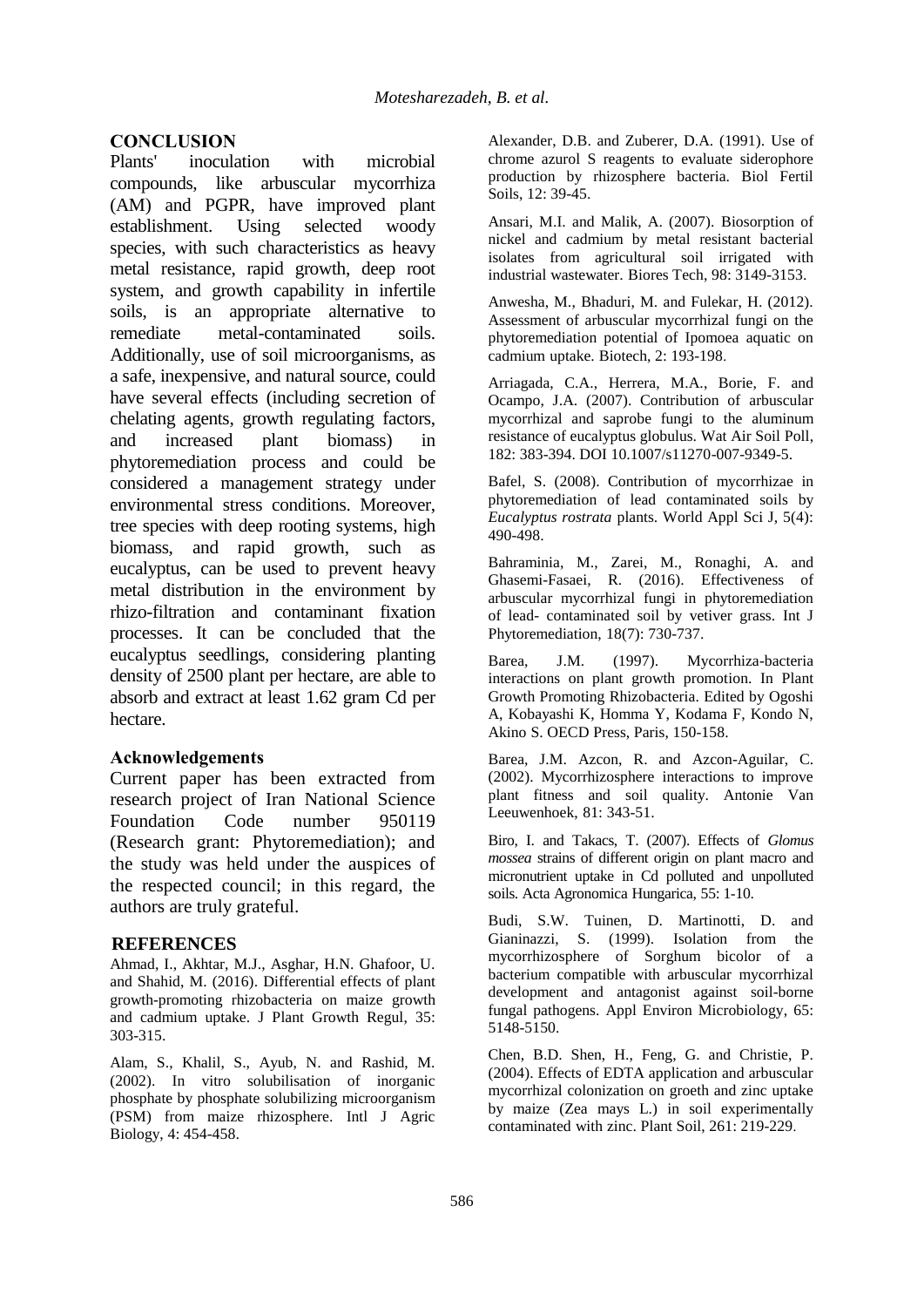Cheng, Z. Park, E. and Glick, B.R. (2007). 1- Aminocyclopropane-1-carboxylate deaminase from Pseudomonas putida UW4 facilitates the growth of canola in the presence of salt. Can J Microbiology, 53: 912-918.

Dickinson, N.M. (2000). Strategies for sustainable woodland on contaminated soils. Chemosphere, 41: 259-63.

Dobbelaere, S. Vanderleyden, J. and Okon, Y. (2003). Plant growth-promoting effects of diazotrophs in the rhizosphere. Critical Reviews in Plant Sciences, 22: 107-149.

Donate-Correa, J., Leon-Barrios, M. and Perez-Galdona, R. (2004). Screening for plant growthpromoting Rhizobacteria in *Chamuechtisus proliferus* (tagasaste), a forage tree-shurb legume endemic to the Canary Island. Plant Soil, 266: 261-272.

Fageria, N.K. (2009). The use of nutrients in crop plants. CRC Press, Taylor & Francis Group, LLC. USA. New York.

Gamalero, E. Lingua, G., Capri, F.G., Fusconi, A., Berta, G. and Lemanceau, P. (2004). Colonization pattern of primary tomato roots by Pseudomonas fluorescens A6RI characterized by dilution plating, flow cytometry, fluorescence, confocal and scanning electron mycroscopy. FEMS Microbiology Ecology, 48: 79-87.

Gholami, M. and Rahemi, M. (2010). Effect of water stress and recovery on water status and osmotic adjustments of miniature rose meshkinjan. Res J Inviron Sci, 4: 288-293.

Glassman, S.I. and Casper, B.B. (2012). Biotic contexts alter metal sequestration and AMF effects on plant growth in soils polluted with heavy metals. Ecology, 93 (7): 1550-9.

Glick, B.R. (2003). Phytoremediation: synergistic use of plants and bacteria to clean up the environment. Biotech Adv, 21: 383-393.

Hamzah, A., Hapsari, R.I. and Wisnubroto, E.I. (2016). Phytoremediation of cadmiumcontaminated agricultural land using indigenous plants. International Journal of Environmental & Agriculture Research (IJOEAR), 2: 8-14.

Jung, Ho. Dong-Song, S. and KJong, W. (1998). Process of  $Pb^{+2}$  accumulation in Saccharomyces cerevisiae. Biotech Letters, 20: 153-156.

Kang, S.C., Hat, C.G., Lee, T.G. and Maheshwari, D.K. (2002). Solubilization of insoluble inorganic phosphates by a soil-inhabiting fungus Fomitopsis sp. PS 102. Curr Sci, 82: 439-442.

Khan, A.G. (2005). Role of soil microbes in the rhizosphere of plants growing on trace metal contaminated soils in phytoremediation. J Trace Elem Med Boil, 18: 355-364.

Kloepper, J.W., Leong, J., Teuntze, M. and Schroth, M.N. (1980). Enhanced plant growth by siderophore produced by plant growth–promoting rhizobacteria. Nature, 286: 885-886.

Kormanik, P.P. and McGraw, A.C. (1982). Quantification of vesicular-arbuscular mycorrhizae in plant roots, in: Schenck NC (Ed.) Methods and principles of mycorrhizal research. American Phytopathological Society St. Paul: 37-45.

Kuffner, M., Puschenreiter, M., Wieshammer, G., Grofer, M. and Sessitsch, A. (2008). Rhizosphere bacteria affect growth and metal uptake of heavy metal accumulating willows. Plant Soil, 304: 35-44.

Lefcort, H., Aguon, M.Q. and Bond, K.A. (2002). Indirect effects of heavy metals on parasites may cause shifts in snail species compositions. Arch Environ Contam Toxicol, 43: 34-41.

Malik, A. (2004). Metal bioremediation through growing cells. Env Int, 30: 261-278.

Marin, M., Varga, C., Mihaly-Cozmuta, L., Peter, A., Mihaly-Cozmuta, A. and Boltea, D. (2009). Evaluation of the phytoremediation potential of the populous tremula in tailing ponds. Bulletin UASVM Agriculture, 66: 124-131.

Martha, T. (2006). Flowers in Isreal. Eucalyptus Camaldulensis.

Mattina, M.J.I., Lannucci-Berger, W., Musante, C. and White, J.C. (2003). Concurrent plant uptake of heavy metal and persistent organic pollutants from soil. Environ Pollut, 124: 375-378.

Mauskar, J.M. (2007). Cadmium–an environment toxicant, central pollution control board. Ministry of Environment Frests, Govt of India, Parivesh Bhawan, East Arjun Nagar, Delhi- 110032.

Meharg, A.A. and Cairney, J.W.G. (2000). Coevolution of mycorrhizal symbionts and their hosts to metal-contaminated environments. Adv in Ecol Res, 30: 69-112.

Motesharezadeh, B., Savaghebi-Firozabadi, Gh.R., Alikhani, H.A. and Mirseyed Hosseini, H. (2008). Effect of sunflower and amaranthus culture and application of inoculants on phytoremediation of the soils contaminated with cadmium. American-Eurasian J Agric Env Sci, 4: 93-103.

Mudgal, V., Madaan, N. and Mudgal, A. (2010). Heavy metals in plants: phytoremediation: plants used to remediate heavy metal pollution. Agric Biol J N Am, 1(1): 40-46.